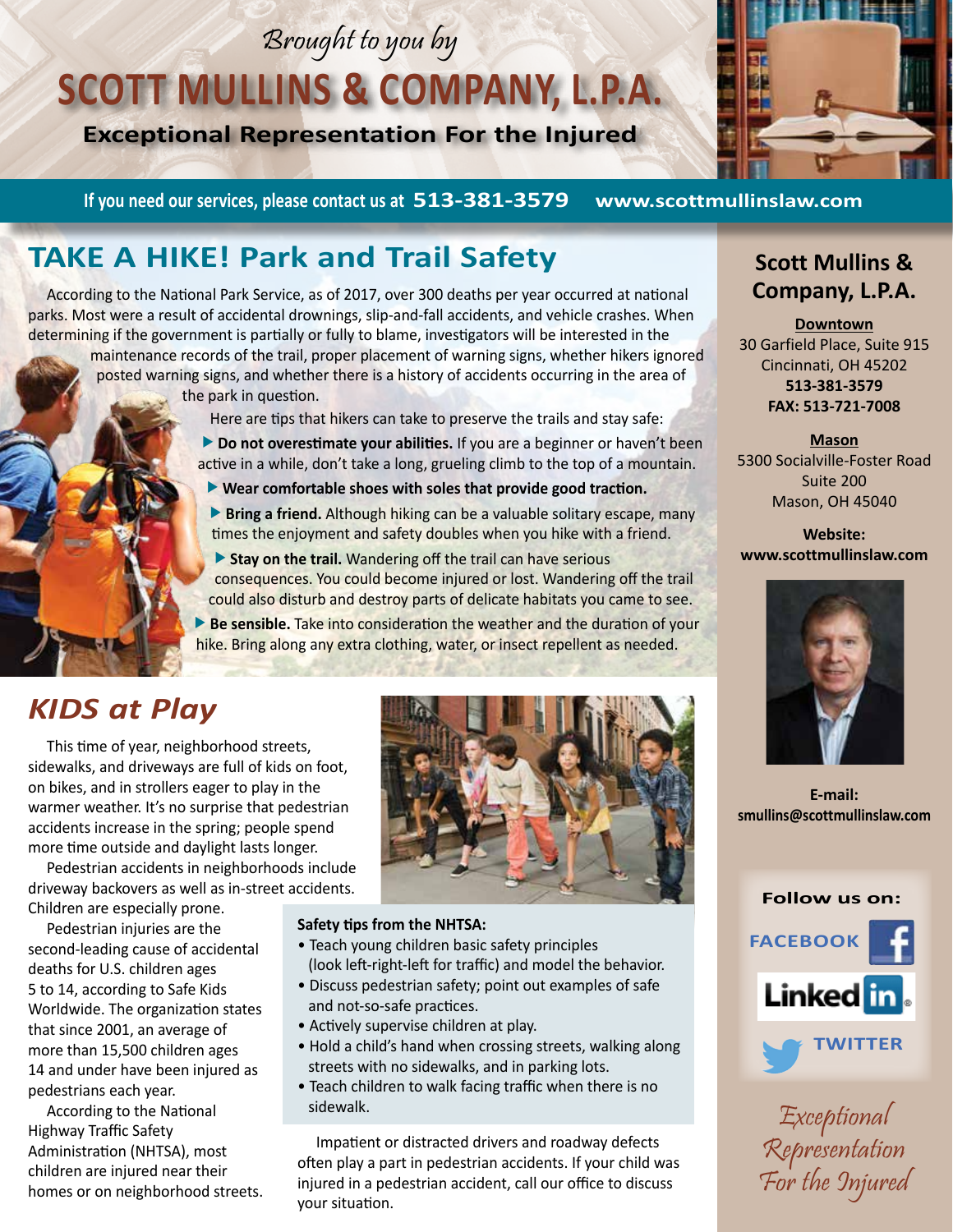## **What Is Car Accident FRAUD?**

Staged accidents? It really does happen! In fact, the problem is so widespread that just a few years ago Los Angeles County received a \$6.9 million grant to crack down on staged accidents and other types of car insurance fraud.

One common scenario is when two motorists work together to create a crash in slow-moving traffic. One con artist intentionally cuts in front of another, who is prepared for the maneuver and slams on their brakes, which causes an unsuspecting third party to slam into the con's car in front of them. Another common ploy is when cons wave a driver into merging traffic or out of a parking space but don't stop, so the driver sideswipes or backs into their vehicle.



**IF YOU SUSPECT FRAUD,** be sure to get the license plate numbers and car insurance information from everyone involved. Take photos of all the vehicles and the scene, and call the police. If you suspect fraud, be sure to tell the police so it is documented. Never settle an accident with cash at the scene.

### **Negotiating with an Insurance Company**

If you were injured and have filed a personal injury claim, you, or preferably a skilled attorney, will work with an insurance company to negotiate a fair settlement amount. Here are a few helpful tips:

*Know what you want —* Before you do anything, you should know the lowest amount of money you'd be willing to accept. An attorney can help you determine this figure.

*Write a demand letter —* A demand letter to an insurance company states that you've been injured, that their client is legally responsible (and why), what your losses are currently, what you expect them to be, and includes documents that support your claim. The letter ends with a demand for settlement. The demand is usually set higher than what you anticipate receiving and is a starting point for negotiations.

**Listen** — When you begin communicating with an insurance adjuster, listen. They will present weaknesses in your case that you may not have considered. It is important to be flexible when

you are presented with information that could work against your case. Weaknesses will lower what you can expect to receive. Likewise, if the adjuster offers no arguments to your case and makes an offer at or close to what you were prepared to accept, you may be safe to negotiate for a higher amount.

*Don't jump at an offer* — It's tempting to grab ahold of the first number thrown at you when medical bills and expenses are mounting. If the offer isn't fair and reasonable, don't take it.

*Know your worth —* Once you know why the company is offering you a low figure, you can dispute the reasonings. Emphasize the things that work in your favor, such as if their client was completely at fault or grossly negligent, if the injury was particularly gruesome, or if it caused permanent disabilities or was disfiguring.

**Need help with an injury claim?** Contact our office for a case evaluation.

### **Pharmacy Negligence**

Pharmacists and pharmacy technicians working in a retail environment face long hours and are pressured to fill more prescriptions in less time to appease customers who expect fast service. Couple this with lack of quality control and, in some cases, technicians who receive very little training, and deadly mistakes are bound to occur.

Prescription-drug errors happen all the time, but patients and doctors notice the error before injury occurs. But many aren't so fortunate. In 2007, an Arizona jury awarded \$6 million in the case of 31-yearold Eric Warren, who died of a toxic mix of drugs when he was given two drugs that should not be taken together. It was found that the pharmacist failed to follow company procedure to ensure patient safety. In addition to drug interactions, pharmacy errors include incorrect dosages, filling a prescription with the wrong medicine, being given incorrect instructions, or placing the wrong warning labels on drugs. If you or a loved one has been injured by a pharmacy error, contact our office for a case evaluation.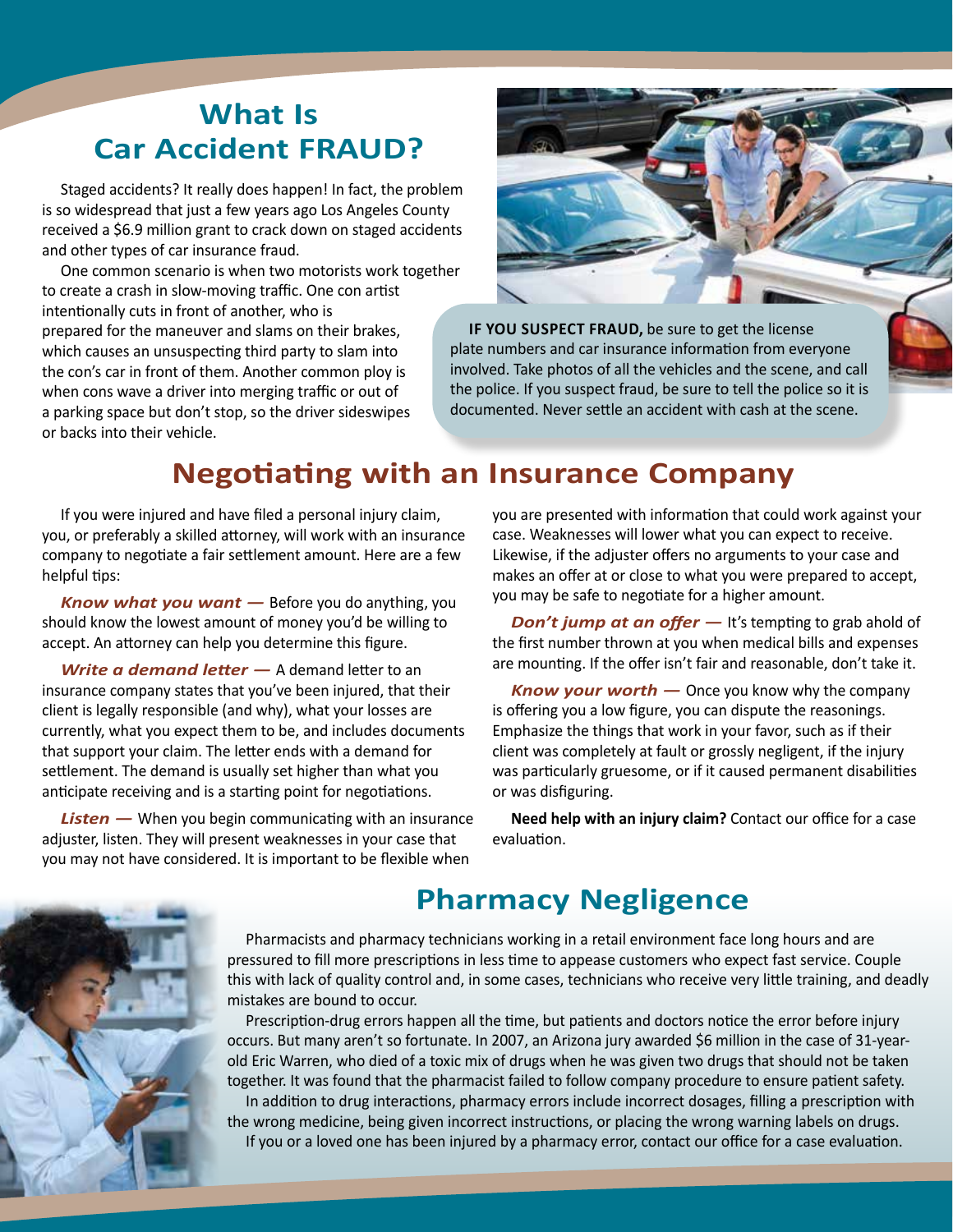# **Considering a Personal Injury Lawsuit?** *Here's What You Can Expect*

There is a lot more to a lawsuit than a day in court  $-$  in fact, hopefully you are able to reach a fair agreement without stepping foot in a courtroom. Here's an overview of how a typical case might proceed:

#### **CONSULTATION**

Be prepared to discuss your accident, injury, and treatment in detail. In return, an attorney will be able to tell you if your claim is viable and discuss how to best proceed. They will also discuss their fees and payment structure.

#### **REVIEW**

Once you've retained a lawyer, he or she will begin to gather information about your claim. You will be interviewed in great detail about your accident, injury, treatment, and prognosis. Your attorney will have questions about your life and background. They will also be gathering medical bills and records, police records, and statements from witnesses. They will use all of this information to consider the next step.

#### **DEMAND**

If your case is really strong, an attorney may not even file a suit, but instead submit a letter of demand to the defense's attorney or insurance company. During the negotiations, your attorney will advise you as to whether a settlement offer is fair and reasonable.



lawsuit is filed. At this point, your attorney is familiar with your case and has the opportunity to learn about the case that the defense has built. Likewise, defense lawyers will begin their own process of discovery. They will ask to see documents regarding your case and interview people important to the case, most notably you.

#### **SETTLEMENT**

After both sides have built their cases and shared information, another round of settlement negotiations begins.

#### **V** TRIAL

If all else fails, a trial will be scheduled for your case. Depending on the complexity of your case, the entire process can take more than two years.

> at fault because you were traveling too close to the car in front of you. Weather conditions

can make it more difficult to stop your vehicle during the winter. Keep in mind that you

# **CHAIN-REACTION AUTO ACCIDENTS**



You're sitting in traffic and suddenly you get hit from behind; your car slams into the vehicle in front of you. Who is at fault? Can you be held liable for any damages?

In some cases, fault lies



# *WHO'S AT FAULT?*

with the first or last car in a pileup. But every accident is a little different, and determining fault can be difficult. For example, if you are slowing down for a traffic jam and get hit from behind, you may assume you aren't at fault, but you could be found fully or partially at fault if your brake lights are out. Likewise, if you are in stop-and-go traffic and hit the vehicle in front of you in a chain reaction, it may be determined that you are partially

take on the responsibility of driving safely regardless of road conditions or weather.

If you are in a chain-reaction accident, get insurance information from all drivers involved, and take photos of skid marks and damage to all vehicles involved. If you are found to be at fault in a multivehicle pileup, you can challenge the decision. Our office can help you build a case.